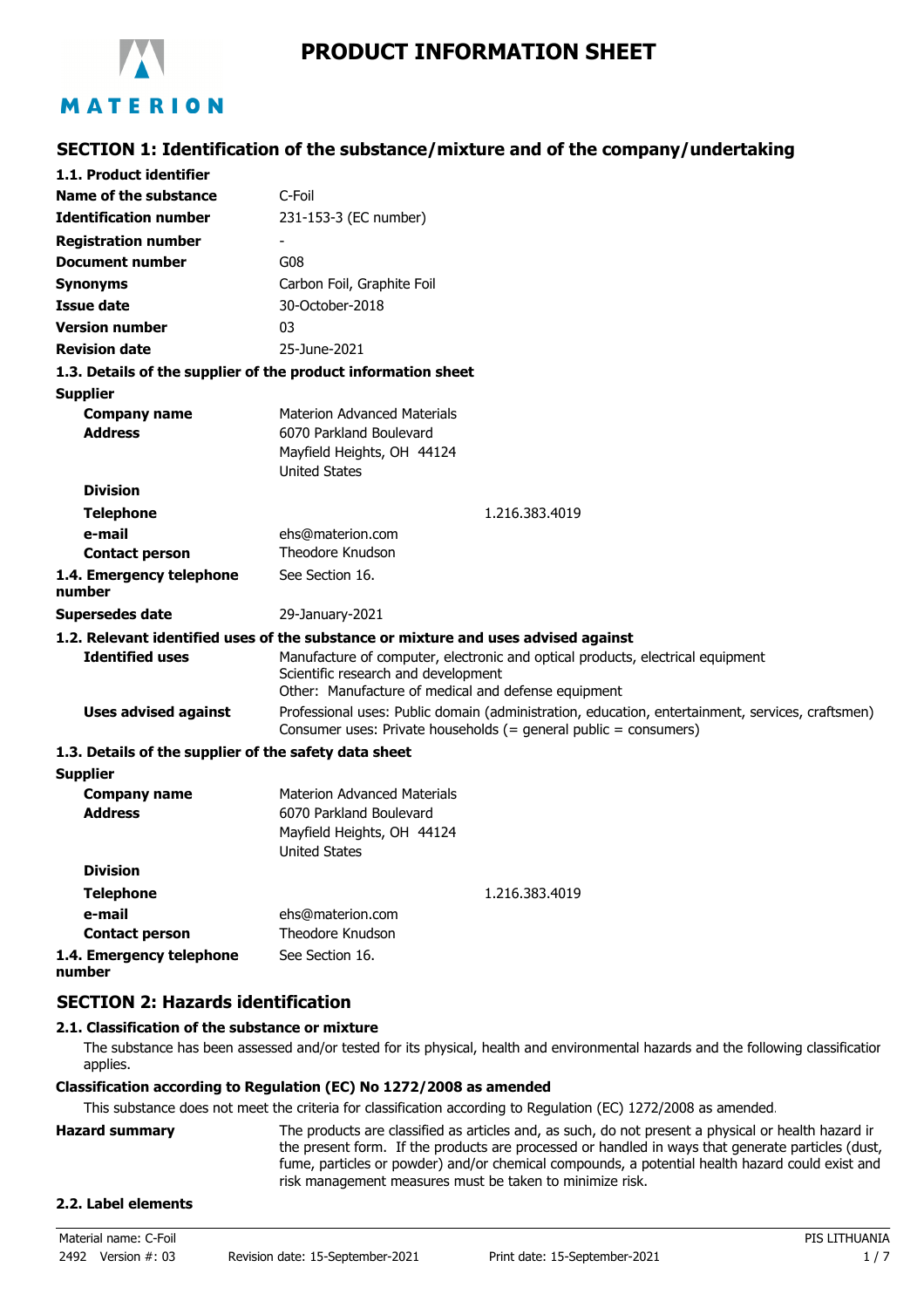| Label according to Regulation (EC) No. 1272/2008 as amended |                                                                                                   |  |  |
|-------------------------------------------------------------|---------------------------------------------------------------------------------------------------|--|--|
| <b>Hazard pictograms</b>                                    | None.                                                                                             |  |  |
| Signal word                                                 | None.                                                                                             |  |  |
| <b>Hazard statements</b>                                    | The substance does not meet the criteria for classification.                                      |  |  |
| <b>Precautionary statements</b>                             |                                                                                                   |  |  |
| <b>Prevention</b>                                           | Observe good industrial hygiene practices.                                                        |  |  |
| <b>Response</b>                                             | Wash hands after handling.                                                                        |  |  |
| <b>Storage</b>                                              | Store away from incompatible materials.                                                           |  |  |
| <b>Disposal</b>                                             | Dispose of waste and residues in accordance with local authority requirements.                    |  |  |
| Supplemental label<br>information                           | For further information, please contact the Product Stewardship Department at $+1.216.383.4019$ . |  |  |
| 2.3. Other hazards                                          | Not a PBT or vPvB substance or mixture.                                                           |  |  |

## **SECTION 3: Composition/information on ingredients**

#### **3.1. Substances**

## **General information**

| <b>Chemical name</b> | $\frac{0}{0}$                            | No.                    | CAS-No. / EC REACH Registration No. Index No. |                          | <b>Notes</b> |
|----------------------|------------------------------------------|------------------------|-----------------------------------------------|--------------------------|--------------|
| Carbon               | 100                                      | 7440-44-0<br>231-153-3 | $\overline{\phantom{0}}$                      | $\overline{\phantom{a}}$ |              |
|                      | <b>Classification:</b> Self-heat. 2;H252 |                        |                                               |                          |              |

## **SECTION 4: First aid measures**

| <b>General information</b>                                                               | Ensure that medical personnel are aware of the material(s) involved, and take precautions to<br>protect themselves. |  |  |
|------------------------------------------------------------------------------------------|---------------------------------------------------------------------------------------------------------------------|--|--|
| 4.1. Description of first aid measures                                                   |                                                                                                                     |  |  |
| <b>Inhalation</b>                                                                        | Move to fresh air. Call a physician if symptoms develop or persist.                                                 |  |  |
| <b>Skin contact</b>                                                                      | Wash off with soap and water. Get medical attention if irritation develops and persists.                            |  |  |
| Eye contact                                                                              | Rinse with water. Get medical attention if irritation develops and persists.                                        |  |  |
| <b>Ingestion</b>                                                                         | Rinse mouth. Get medical attention if symptoms occur.                                                               |  |  |
| 4.2. Most important<br>symptoms and effects, both<br>acute and delayed                   | Under normal conditions of intended use, this material does not pose a risk to health.                              |  |  |
| 4.3. Indication of any<br>immediate medical attention<br>and special treatment<br>needed | Treat symptomatically.                                                                                              |  |  |

## **SECTION 5: Firefighting measures**

| <b>General fire hazards</b>                                                                | No unusual fire or explosion hazards noted.                                                |
|--------------------------------------------------------------------------------------------|--------------------------------------------------------------------------------------------|
| 5.1. Extinguishing media<br>Suitable extinguishing<br>media                                | Water fog. Foam. Dry chemical powder. Carbon dioxide (CO2).                                |
| Unsuitable extinguishing<br>media                                                          | Do not use water as an extinguisher.                                                       |
| 5.2. Special hazards arising<br>from the substance or<br>mixture                           | This product is not flammable.                                                             |
| 5.3. Advice for firefighters<br><b>Special protective</b><br>equipment for<br>firefighters | Wear suitable protective equipment.                                                        |
| <b>Special firefighting</b><br>procedures                                                  | Use water spray to cool unopened containers.                                               |
| <b>Specific methods</b>                                                                    | Use standard firefighting procedures and consider the hazards of other involved materials. |
| CECTION C. Assidentel volaces massives                                                     |                                                                                            |

## **SECTION 6: Accidental release measures**

## **6.1. Personal precautions, protective equipment and emergency procedures**

For non-emergency **Keep unnecessary personnel away. For personal protection, see section 8 of the PIS. personnel**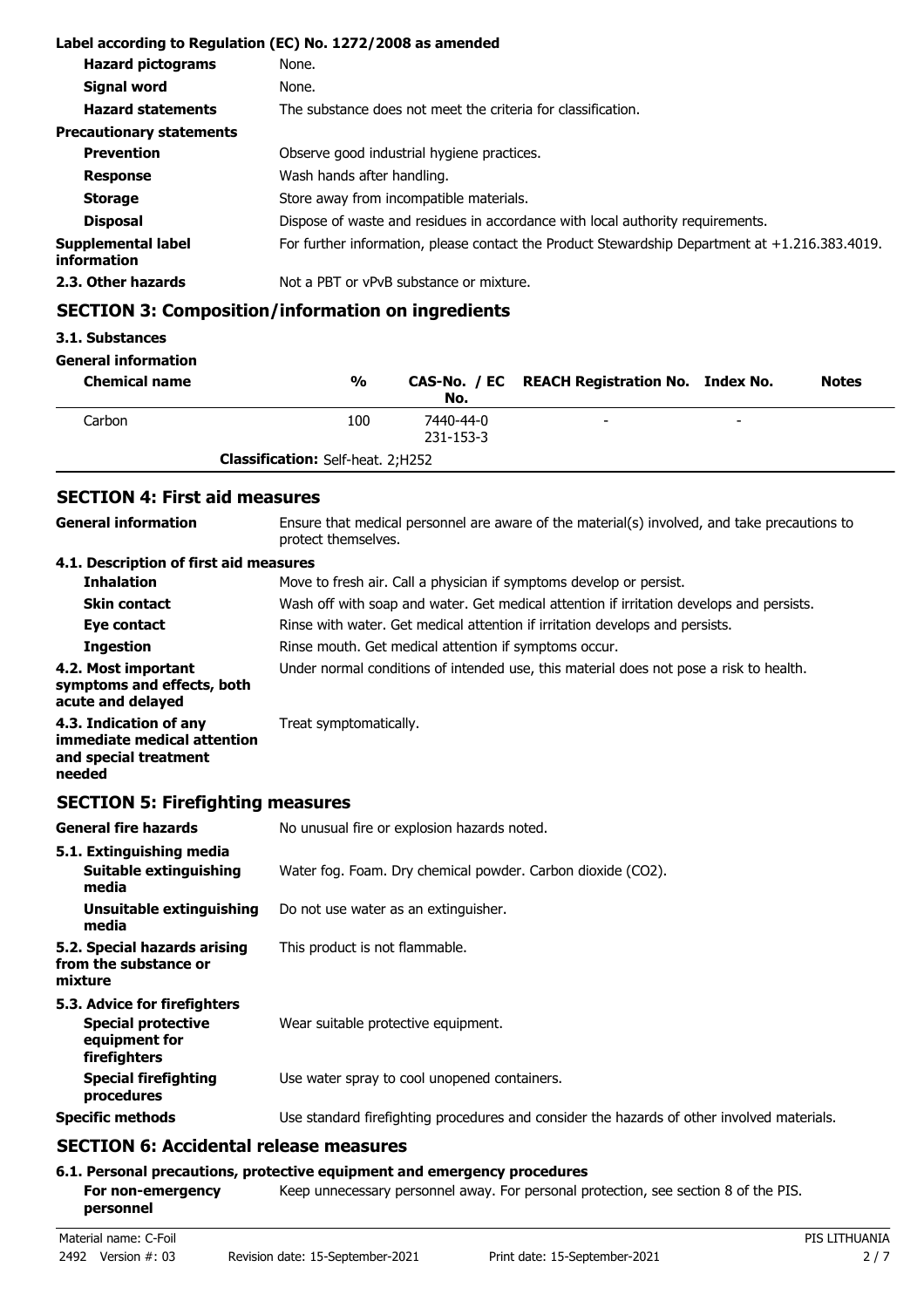| For emergency<br>responders                                  | As supplied, this product poses no special release issues.                                        |
|--------------------------------------------------------------|---------------------------------------------------------------------------------------------------|
| 6.2. Environmental<br>precautions                            | Not relevant, due to the form of the product.                                                     |
| 6.3. Methods and material for<br>containment and cleaning up | Stop the flow of material, if this is without risk.                                               |
| 6.4. Reference to other<br>sections                          | For personal protection, see section 8 of the PIS. For waste disposal, see section 13 of the PIS. |

## **SECTION 7: Handling and storage**

| 7.1. Precautions for safe<br>handling                                   | Minimise dust generation and accumulation. Observe good industrial hygiene practices. |
|-------------------------------------------------------------------------|---------------------------------------------------------------------------------------|
| 7.2. Conditions for safe<br>storage, including any<br>incompatibilities | Store in a closed container away from incompatible materials.                         |
| 7.3. Specific end use(s)                                                | Not relevant.                                                                         |

# **SECTION 8: Exposure controls/personal protection**

| 8.1. Control parameters                              |                                                                                                                                                                                                                                                                                                                                                                                                        |  |  |
|------------------------------------------------------|--------------------------------------------------------------------------------------------------------------------------------------------------------------------------------------------------------------------------------------------------------------------------------------------------------------------------------------------------------------------------------------------------------|--|--|
| <b>Occupational exposure limits</b>                  | No exposure limits noted for ingredient(s).                                                                                                                                                                                                                                                                                                                                                            |  |  |
| <b>Biological limit values</b>                       | No biological exposure limits noted for the ingredient(s).                                                                                                                                                                                                                                                                                                                                             |  |  |
| <b>Recommended monitoring</b><br>procedures          | Follow standard monitoring procedures.                                                                                                                                                                                                                                                                                                                                                                 |  |  |
| <b>Derived no effect levels</b><br>(DNELs)           | Not available.                                                                                                                                                                                                                                                                                                                                                                                         |  |  |
| <b>Predicted no effect</b><br>concentrations (PNECs) | Not available.                                                                                                                                                                                                                                                                                                                                                                                         |  |  |
| 8.2. Exposure controls                               |                                                                                                                                                                                                                                                                                                                                                                                                        |  |  |
| <b>Appropriate engineering</b><br>controls           | Good general ventilation (typically 10 air changes per hour) should be used. Ventilation rates should<br>be matched to conditions. If applicable, use process enclosures, local exhaust ventilation, or other<br>engineering controls to maintain airborne levels below recommended exposure limits. If exposure<br>limits have not been established, maintain airborne levels to an acceptable level. |  |  |
|                                                      | Individual protection measures, such as personal protective equipment                                                                                                                                                                                                                                                                                                                                  |  |  |
| <b>General information</b>                           | Personal protection equipment should be chosen according to the CEN standards and in discussion<br>with the supplier of the personal protective equipment.                                                                                                                                                                                                                                             |  |  |
| Eye/face protection                                  | Wear safety glasses with side shields (or goggles).                                                                                                                                                                                                                                                                                                                                                    |  |  |
| <b>Skin protection</b>                               |                                                                                                                                                                                                                                                                                                                                                                                                        |  |  |
| - Hand protection                                    | Wear protective gloves.                                                                                                                                                                                                                                                                                                                                                                                |  |  |
| - Other                                              | Wear suitable protective clothing.                                                                                                                                                                                                                                                                                                                                                                     |  |  |
| <b>Respiratory protection</b>                        | In case of insufficient ventilation, wear suitable respiratory equipment.                                                                                                                                                                                                                                                                                                                              |  |  |
| <b>Thermal hazards</b>                               | Wear appropriate thermal protective clothing, when necessary.                                                                                                                                                                                                                                                                                                                                          |  |  |
| <b>Hygiene measures</b>                              | Always observe good personal hygiene measures, such as washing after handling the material and<br>before eating, drinking, and/or smoking. Routinely wash work clothing and protective equipment to<br>remove contaminants.                                                                                                                                                                            |  |  |
| <b>Environmental exposure</b><br>controls            | Environmental manager must be informed of all major releases.                                                                                                                                                                                                                                                                                                                                          |  |  |

## **SECTION 9: Physical and chemical properties**

## **9.1. Information on basic physical and chemical properties**

| <b>Appearance</b>                          |                             |
|--------------------------------------------|-----------------------------|
| <b>Physical state</b>                      | Solid.                      |
| Form                                       | Solid.                      |
| Colour                                     | Dark grey.                  |
| Odour                                      | None.                       |
| <b>Odour threshold</b>                     | Not applicable.             |
| рH                                         | Not applicable.             |
| Melting point/freezing point               | 3500 °C (6332 °F) estimated |
| Initial boiling point and<br>boiling range | Not applicable.             |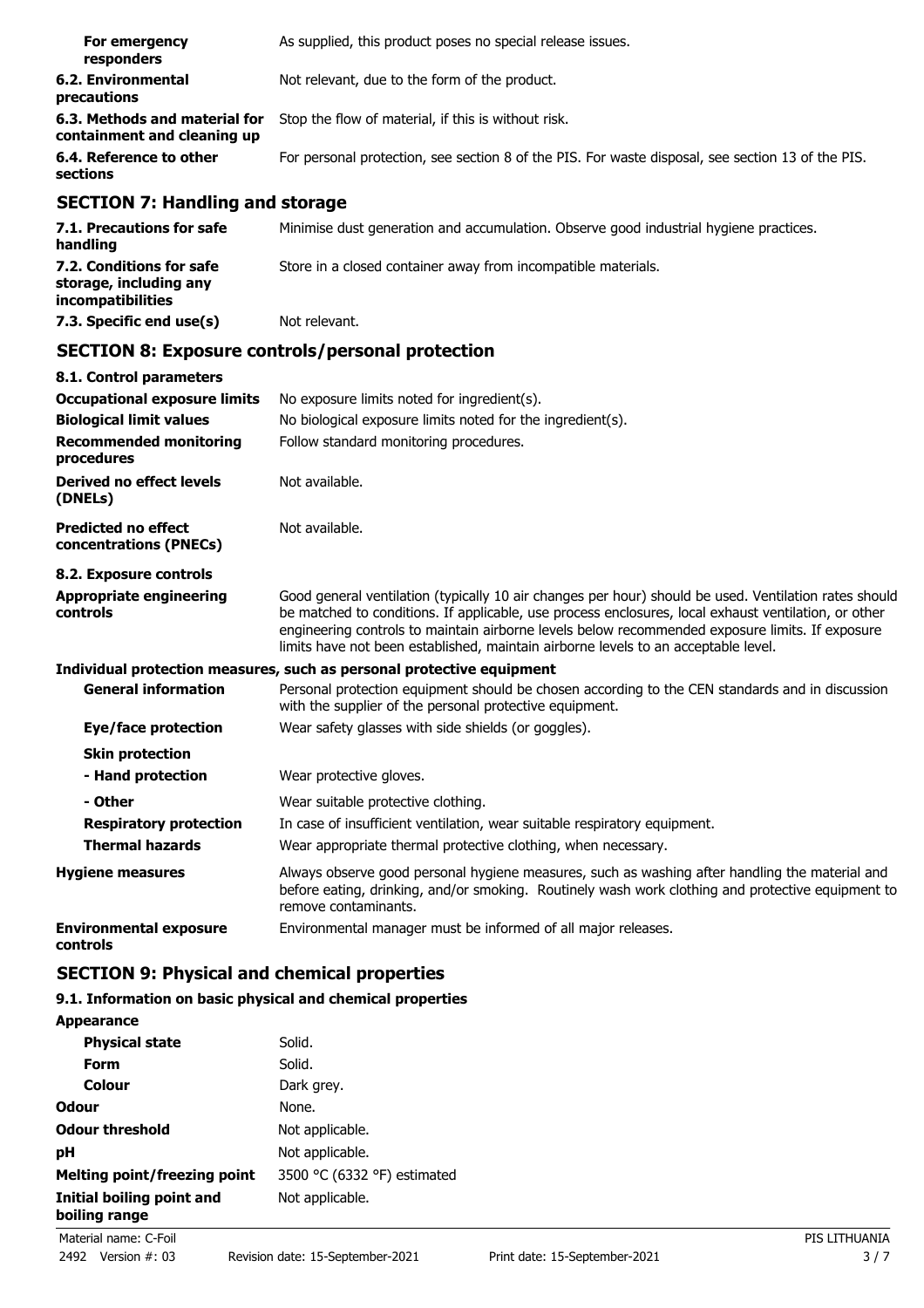| <b>Flash point</b>                                 | Not applicable. |
|----------------------------------------------------|-----------------|
| <b>Evaporation rate</b>                            | Not applicable. |
| <b>Flammability (solid, gas)</b>                   | None known.     |
| Upper/lower flammability or explosive limits       |                 |
| <b>Flammability limit - lower</b>                  | Not applicable. |
| (%)                                                |                 |
| <b>Flammability limit -</b><br>upper $(% )$        | Not applicable. |
| <b>Explosive limit - lower (</b><br>%)             | Not applicable. |
| <b>Explosive limit - lower (</b><br>%) temperature | Not applicable. |
| <b>Explosive limit - upper</b><br>(9/6)            | Not applicable. |
| <b>Explosive limit - upper (</b><br>%) temperature | Not applicable. |
| Vapour pressure                                    | Not applicable. |
| <b>Vapour density</b>                              | Not applicable. |
| <b>Relative density</b>                            | Not applicable. |
| Solubility(ies)                                    |                 |
| <b>Solubility (water)</b>                          | Insoluble       |
| <b>Partition coefficient</b><br>(n-octanol/water)  | Not applicable. |
| <b>Auto-ignition temperature</b>                   | Not applicable. |
| <b>Decomposition temperature</b>                   | Not applicable. |
| <b>Viscosity</b>                                   | Not applicable. |
| <b>Explosive properties</b>                        | Not explosive.  |
| <b>Oxidising properties</b>                        | Not oxidising.  |
| 9.2. Other information                             |                 |
| <b>Explosive limit</b>                             | Not applicable. |
| <b>Molecular formula</b>                           | C               |
| <b>Molecular weight</b>                            | 12,01 g/mol     |
|                                                    |                 |

# **SECTION 10: Stability and reactivity**

| 10.1. Reactivity                            | The product is stable and non-reactive under normal conditions of use, storage and transport. |
|---------------------------------------------|-----------------------------------------------------------------------------------------------|
| 10.2. Chemical stability                    | Material is stable under normal conditions.                                                   |
| 10.3. Possibility of hazardous<br>reactions | No dangerous reaction known under conditions of normal use.                                   |
| 10.4. Conditions to avoid                   | Contact with incompatible materials.                                                          |
| 10.5. Incompatible materials                | Chlorine.                                                                                     |
| 10.6. Hazardous<br>decomposition products   | No hazardous decomposition products are known.                                                |

# **SECTION 11: Toxicological information**

| <b>General information</b>                      | Occupational exposure to the substance or mixture may cause adverse effects.                                           |
|-------------------------------------------------|------------------------------------------------------------------------------------------------------------------------|
| <b>Information on likely routes of exposure</b> |                                                                                                                        |
| <b>Inhalation</b>                               | No adverse effects due to inhalation are expected.                                                                     |
| <b>Skin contact</b>                             | No adverse effects due to skin contact are expected.                                                                   |
| Eye contact                                     | Not likely, due to the form of the product.                                                                            |
| <b>Ingestion</b>                                | May cause discomfort if swallowed. However, ingestion is not likely to be a primary route of<br>occupational exposure. |
| Symptoms                                        | None known.                                                                                                            |
| 11.1. Information on toxicological effects      |                                                                                                                        |
| <b>Acute toxicity</b>                           | Not known.                                                                                                             |
|                                                 |                                                                                                                        |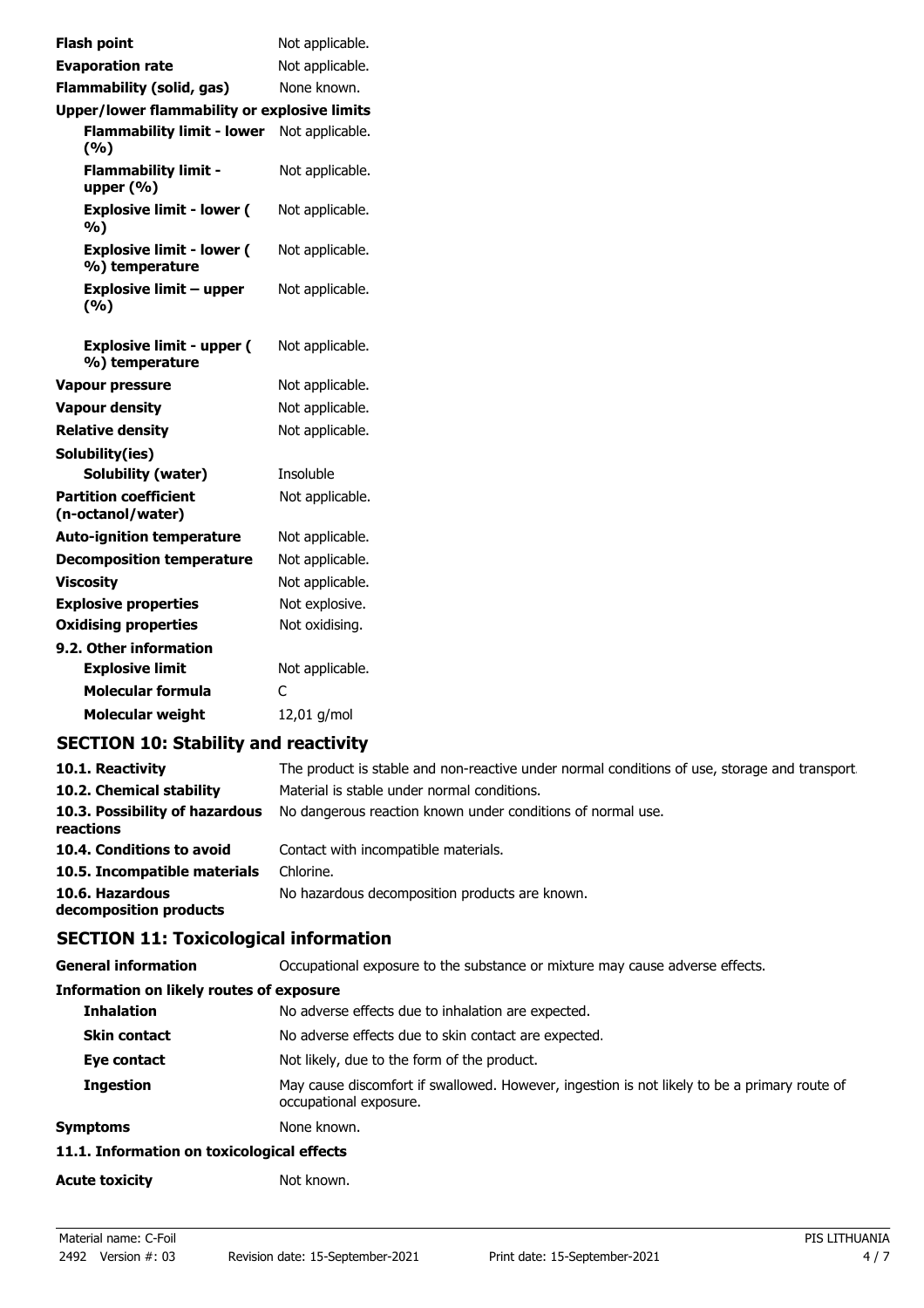| <b>Components</b>                                          | <b>Species</b>                                                                  | <b>Test Results</b> |
|------------------------------------------------------------|---------------------------------------------------------------------------------|---------------------|
| Carbon (CAS 7440-44-0)                                     |                                                                                 |                     |
| Acute                                                      |                                                                                 |                     |
| Oral                                                       |                                                                                 |                     |
| LD50                                                       | Rat                                                                             | $> 10000$ mg/kg     |
|                                                            | * Estimates for product may be based on additional component data not shown.    |                     |
| <b>Skin corrosion/irritation</b>                           | Not likely, due to the form of the product.                                     |                     |
| Serious eye damage/eye<br>irritation                       | Not likely, due to the form of the product.                                     |                     |
| <b>Respiratory sensitisation</b>                           | Not a respiratory sensitizer.                                                   |                     |
| <b>Skin sensitisation</b>                                  | Not a skin sensitiser.                                                          |                     |
| <b>Germ cell mutagenicity</b>                              | Based on available data, the classification criteria are not met.               |                     |
| Carcinogenicity                                            | This product is not considered to be a carcinogen by IARC, ACGIH, NTP, or OSHA. |                     |
| <b>Reproductive toxicity</b>                               | Not classified.                                                                 |                     |
| <b>Specific target organ toxicity</b><br>- single exposure | Not classified.                                                                 |                     |
| Specific target organ toxicity<br>- repeated exposure      | Not classified.                                                                 |                     |
| <b>Aspiration hazard</b>                                   | Not an aspiration hazard.                                                       |                     |
| Mixture versus substance<br>information                    | No information available.                                                       |                     |
| <b>Other information</b>                                   | This product has no known adverse effect on human health.                       |                     |

## **SECTION 12: Ecological information**

| 12.1. Toxicity                                            | Due to partial or complete lack of data the classification for hazardous to the aquatic environment,<br>is not possible.                                                                   |
|-----------------------------------------------------------|--------------------------------------------------------------------------------------------------------------------------------------------------------------------------------------------|
| 12.2. Persistence and<br>degradability                    |                                                                                                                                                                                            |
| 12.3. Bioaccumulative<br>potential                        | No data available.                                                                                                                                                                         |
| <b>Partition coefficient</b><br>n-octanol/water (log Kow) | Not available.                                                                                                                                                                             |
| <b>Bioconcentration factor (BCF)</b>                      | Not available.                                                                                                                                                                             |
| 12.4. Mobility in soil                                    | No data available.                                                                                                                                                                         |
| 12.5. Results of PBT and<br><b>vPvB</b> assessment        | Not a PBT or vPvB substance or mixture.                                                                                                                                                    |
| 12.6. Other adverse effects                               | No other adverse environmental effects (e.g. ozone depletion, photochemical ozone creation<br>potential, endocrine disruption, global warming potential) are expected from this component. |

## **SECTION 13: Disposal considerations**

## **13.1. Waste treatment methods**

| <b>Residual waste</b>                  | Dispose of in accordance with local regulations. Empty containers or liners may retain some product<br>residues. This material and its container must be disposed of in a safe manner (see: Disposal<br>instructions). |
|----------------------------------------|------------------------------------------------------------------------------------------------------------------------------------------------------------------------------------------------------------------------|
| <b>Contaminated packaging</b>          | Since emptied containers may retain product residue, follow label warnings even after container is<br>emptied. Empty containers should be taken to an approved waste handling site for recycling or<br>disposal.       |
| <b>EU waste code</b>                   | The Waste code should be assigned in discussion between the user, the producer and the waste<br>disposal company.                                                                                                      |
| <b>Disposal</b><br>methods/information | Collect and reclaim or dispose in sealed containers at licensed waste disposal site.                                                                                                                                   |
| <b>Special precautions</b>             | Dispose in accordance with all applicable regulations.                                                                                                                                                                 |

## **SECTION 14: Transport information**

## **ADR**

14.1. - 14.6.: Not regulated as dangerous goods.

**RID**

14.1. - 14.6.: Not regulated as dangerous goods.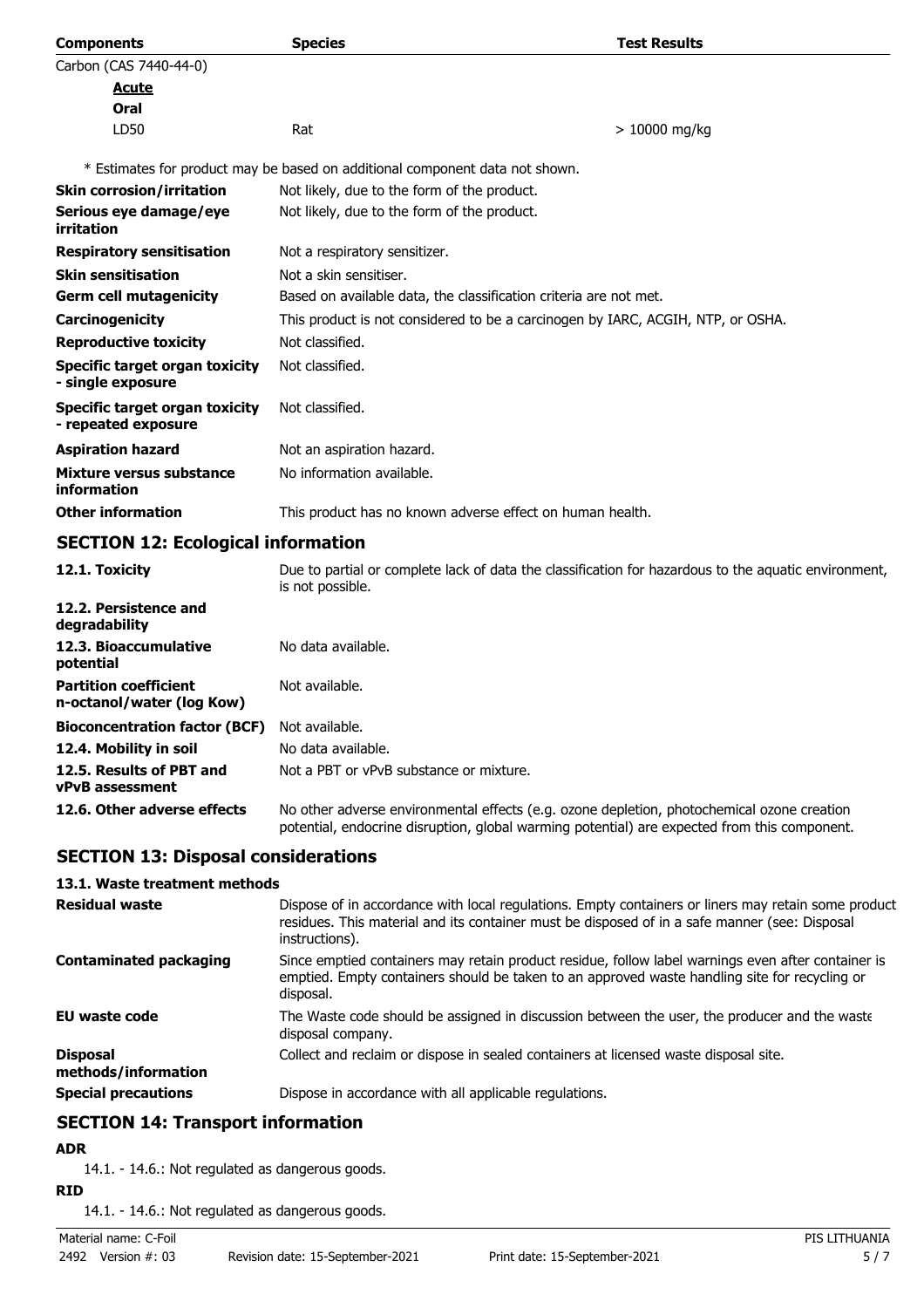## **ADN**

14.1. - 14.6.: Not regulated as dangerous goods.

**IATA**

14.1. - 14.6.: Not regulated as dangerous goods.

## **IMDG**

14.1. - 14.6.: Not regulated as dangerous goods.

## **SECTION 15: Regulatory information**

### **15.1. Safety, health and environmental regulations/legislation specific for the substance or mixture**

## **EU regulations**

**Regulation (EC) No. 1005/2009 on substances that deplete the ozone layer, Annex I and II, as amended** Not listed.

**Regulation (EU) 2019/1021 On persistent organic pollutants (recast), as amended**

Not listed.

**Regulation (EU) No. 649/2012 concerning the export and import of dangerous chemicals, Annex I, Part 1 as amended**

Not listed.

**Regulation (EU) No. 649/2012 concerning the export and import of dangerous chemicals, Annex I, Part 2 as amended**

Not listed.

**Regulation (EU) No. 649/2012 concerning the export and import of dangerous chemicals, Annex I, Part 3 as amended**

Not listed.

**Regulation (EU) No. 649/2012 concerning the export and import of dangerous chemicals, Annex V as amended** Not listed.

**Regulation (EC) No. 166/2006 Annex II Pollutant Release and Transfer Registry, as amended** Carbon (CAS 7440-44-0)

**Regulation (EC) No. 1907/2006, REACH Article 59(10) Candidate List as currently published by ECHA** Not listed.

### **Authorisations**

**Regulation (EC) No. 1907/2006, REACH Annex XIV Substances subject to authorization, as amended** Not listed.

#### **Restrictions on use**

**Regulation (EC) No. 1907/2006, REACH Annex XVII Substances subject to restriction on marketing and use as amended**

Not listed.

**Directive 2004/37/EC: on the protection of workers from the risks related to exposure to carcinogens and mutagens at work, as amended.**

Not listed.

#### **Other EU regulations**

| Directive 2012/18/EU on major accident hazards involving dangerous substances, as amended |                                                                                                                     |  |
|-------------------------------------------------------------------------------------------|---------------------------------------------------------------------------------------------------------------------|--|
| Not listed.                                                                               |                                                                                                                     |  |
| <b>Other regulations</b>                                                                  | The product is classified and labelled in accordance with Regulation (EC) 1272/2008 (CLP<br>Regulation) as amended. |  |
| <b>National regulations</b>                                                               | Follow national regulation for work with chemical agents.                                                           |  |
| 15.2. Chemical safety<br>assessment                                                       | No Chemical Safety Assessment has been carried out.                                                                 |  |

## **SECTION 16: Other information**

| <b>List of abbreviations</b>                                                           | Not available.                                            |
|----------------------------------------------------------------------------------------|-----------------------------------------------------------|
| <b>References</b>                                                                      | Not available.                                            |
| <b>Information on evaluation</b><br>method leading to the<br>classification of mixture | Not applicable.                                           |
| <b>Training information</b>                                                            | Follow training instructions when handling this material. |